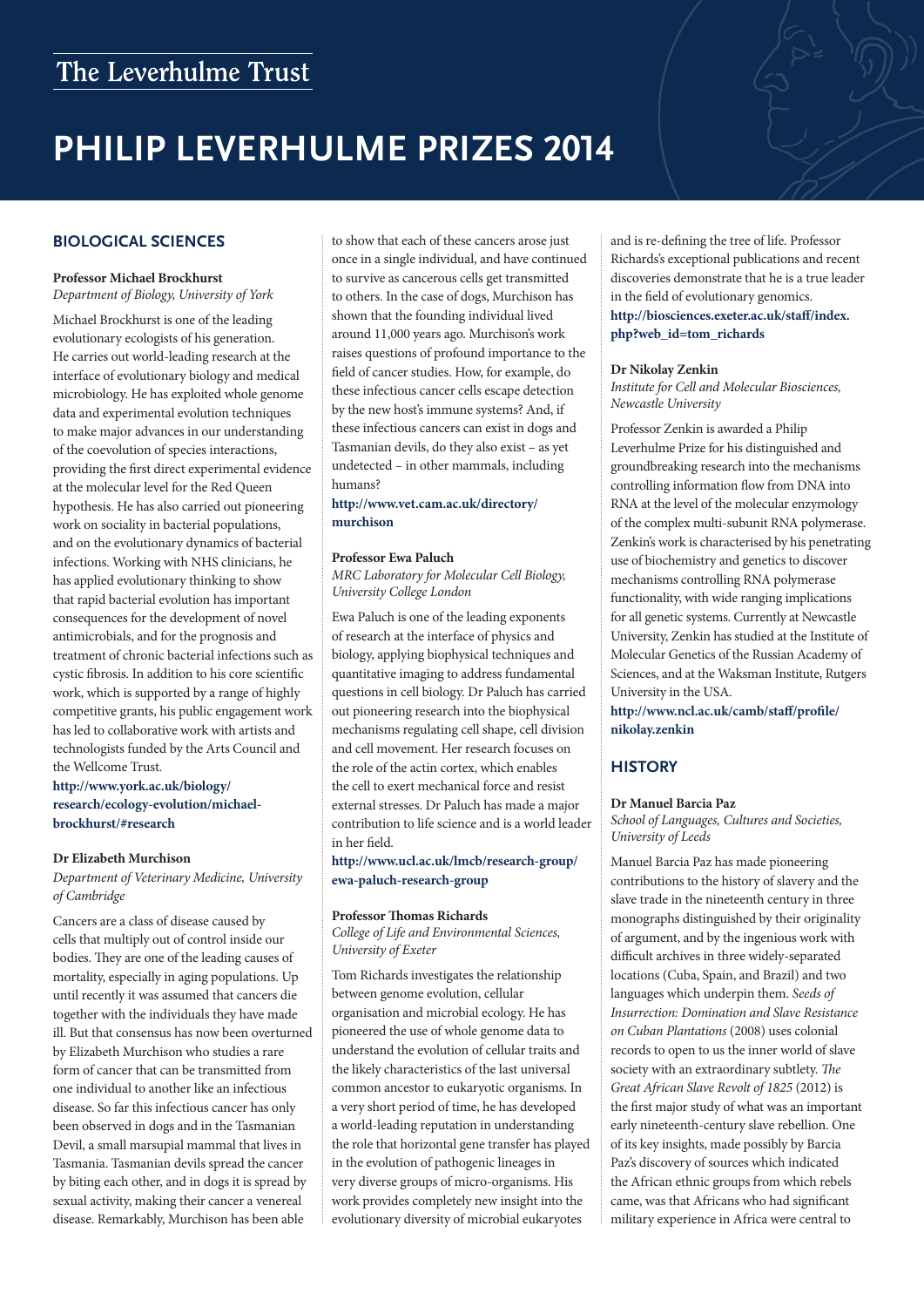the revolt. This led to his third book, the *West African Warfare in Cuba and Brazil* (2014), a powerful 'connective history' which shows the interlinked character of war in Africa and slave rebellions in two otherwise disconnected theatres of New World slavery. In his latest work, he examines the linked histories of sports and politics in twentieth-century Cuba and the United States. Barcia Paz combines the careful gaze of the microhistorian on individual actors with a capacity to see the larger regional and global connections which bridge Cuba and Brazil to Latin America, to West Africa, and North America.

## **[http://www.leeds.ac.uk/arts/](http://www.leeds.ac.uk/arts/profile/125056/156/manuel_barcia_paz) [profile/125056/156/manuel\\_barcia\\_paz](http://www.leeds.ac.uk/arts/profile/125056/156/manuel_barcia_paz)**

#### **Dr Aaron Moore**

*School of Arts, Languages and Cultures, University of Manchester*

Dr Aaron Moore is an historian with a special interest in East Asia. Having received his PhD in 2006 from Princeton, he held temporary appointments at Harvard University, the University of Virginia and the University of Oxford and since 2010 he has been a lecturer at Manchester. His principal publication to date is a monograph (Harvard UP, 2013) which examines the lived experience of Japanese soldiers at war through their diaries, comparing their responses to training, propaganda and battlefield experience with that of their American counterparts. He has also published numerous shorter pieces and peer-reviewed articles. The panel was impressed by the ambition of his work, its comparative and transnational scope, and also by his skilful use of difficult sources in a number of Asian languages. Developing his interest in the subjective and the personal, Dr Moore intends to use diaries to explore the mentalities of Chinese communists as they, too, evolved from ordinary citizens into 'good' Maoists. He is also eager to follow the development of futuristic and utopian thought in a comparative context in Russia, China, Turkey and Japan, primarily through the prism of popular media and science fiction. To this end, he hopes to use some of his prize money to learn Turkish.

#### **[http://www.manchester.ac.uk/research/](http://www.manchester.ac.uk/research/aaron.moore) [aaron.moore](http://www.manchester.ac.uk/research/aaron.moore)**

## **Dr Renaud Morieux**

*Faculty of History, University of Cambridge*

Renaud Morieux was educated in France (at the École Normale Supérieure) and England and has taught in France and, now, at Cambridge. He has written a remarkable

book (soon to be translated into English) on the English Channel/La Manche as a zone of encounter between the French and the English during the long eighteenth century – the book covers geography, cartography, fortifications, maritime law, smuggling, commerce, travel and much else; he has a further equally remarkable book on French and English prisoners of war forthcoming. He is that rare thing, a genuinely comparative historian, equally at home in the archives of two nations, and able to throw illumination on the history of both by bringing out unexpected similarities and differences. He will now be writing a book on international customary law in the eighteenth century, and will be extending his enquiries to archives in India and North America.

## **[http://www.hist.cam.ac.uk/directory/](http://www.hist.cam.ac.uk/directory/rm656@cam.ac.uk) [rm656@cam.ac.uk](http://www.hist.cam.ac.uk/directory/rm656@cam.ac.uk)**

#### **Dr Hannah Skoda**

*Faculty of History, University of Oxford*

Hannah Skoda, who has been Fellow and Tutor of St John's College Oxford since 2010, has made highly original contributions to the study of violence in late medieval Europe. In her prize-winning book, *Medieval Violence: Physical Brutality in Northern France, 1270–1330*, she developed pioneering methods of analysis, focusing her attention on the disempowered. Using the insights of anthropology and of literary scholarship, she has uncovered the ways in which violence was used to negotiate social relations. Her interest has extended to student riots and domestic violence as well as political protest. Her next project concerns nostalgia in fourteenthcentury Europe, embracing both pastoral idylls and chivalric ideals.

## **[http://www.history.ox.ac.uk/faculty/staff/](http://www.history.ox.ac.uk/faculty/staff/profile/skoda.html) [profile/skoda.html](http://www.history.ox.ac.uk/faculty/staff/profile/skoda.html)**

#### **Dr David Trippett**

*Department of Music, University of Bristol*

David Trippett has already gained international recognition for his highly innovative approach to the history of nineteenth-century music. His prize-winning study of Wagner's melodies confronts some of the basic issues of musical aesthetics, while at the same time setting them securely within the cultural context of their times. Not only does he examine the different ways in which Wagner's contemporaries wrote about the effects of melody; he also shows how their views engage with some of the fundamental scientific questions of the day, and specifically those that relate to the bodily senses and the human capacity for speech. This is indeed path-breaking research. Dr Trippett

lays out a new agenda for the writing of musical history, in which he himself seems well placed to assume a leading role. **<http://www.davidtrippett.com/>**

## **LAW**

#### **Professor Alan Bogg** *Faculty of Law, University of Oxford*

Alan Bogg is one of the foremost academic labour lawyers of his generation, producing work that is legally rigorous, whilst also being theoretically informed and transnational in scope. His reconceptualisation of collective bargaining law is recognised as amongst the most significant works in labour law published in the common law world in recent times. Using concepts in liberal political philosophy, he has tracked changing legal strategies and public policies in workers' rights in recent years, and argues for an understanding of collective labour relations grounded in a civic republican politics. His work also demonstrates how analysis of national legal approaches can be enriched by deep comparative awareness. His defence of a conception of freedom of association that encompasses a fundamental right to collective bargaining, for example, engages work on recent Canadian approaches to freedom of association. More recent work on the legal and theoretical dimensions of 'voices at work' is a uniquely systematic study comparing Australia, Canada, New Zealand, the United Kingdom and the United States. In focusing on the collective dimensions of work relations, Alan Bogg's original and creative work could hardly be more important, at a time when the regulation of the labour market has come into renewed prominence as a central political issue in this age of austerity. **<http://www.law.ox.ac.uk/profile/bogga>**

#### **Dr Prabha Kotiswaran**

*Dickson Poon School of Law, King's College London*

Prabha Kotiswaran has an outstanding record of achievement in interdisciplinary research on gender and law. A scholar whose work has truly international reach, as well as broad implications for socio-legal theory, she has established a world-wide reputation for her studies of human trafficking and sex work. Her 2011 monograph, *Dangerous Sex, Invisible Labor: Sex Work and the Law in India*, which won the SLSA-Hart Book Prize for Early Career Academics, demonstrated the adverse consequences on sex workers of the increased criminalisation of prostitution and argued for a reframing of sex work in terms of labour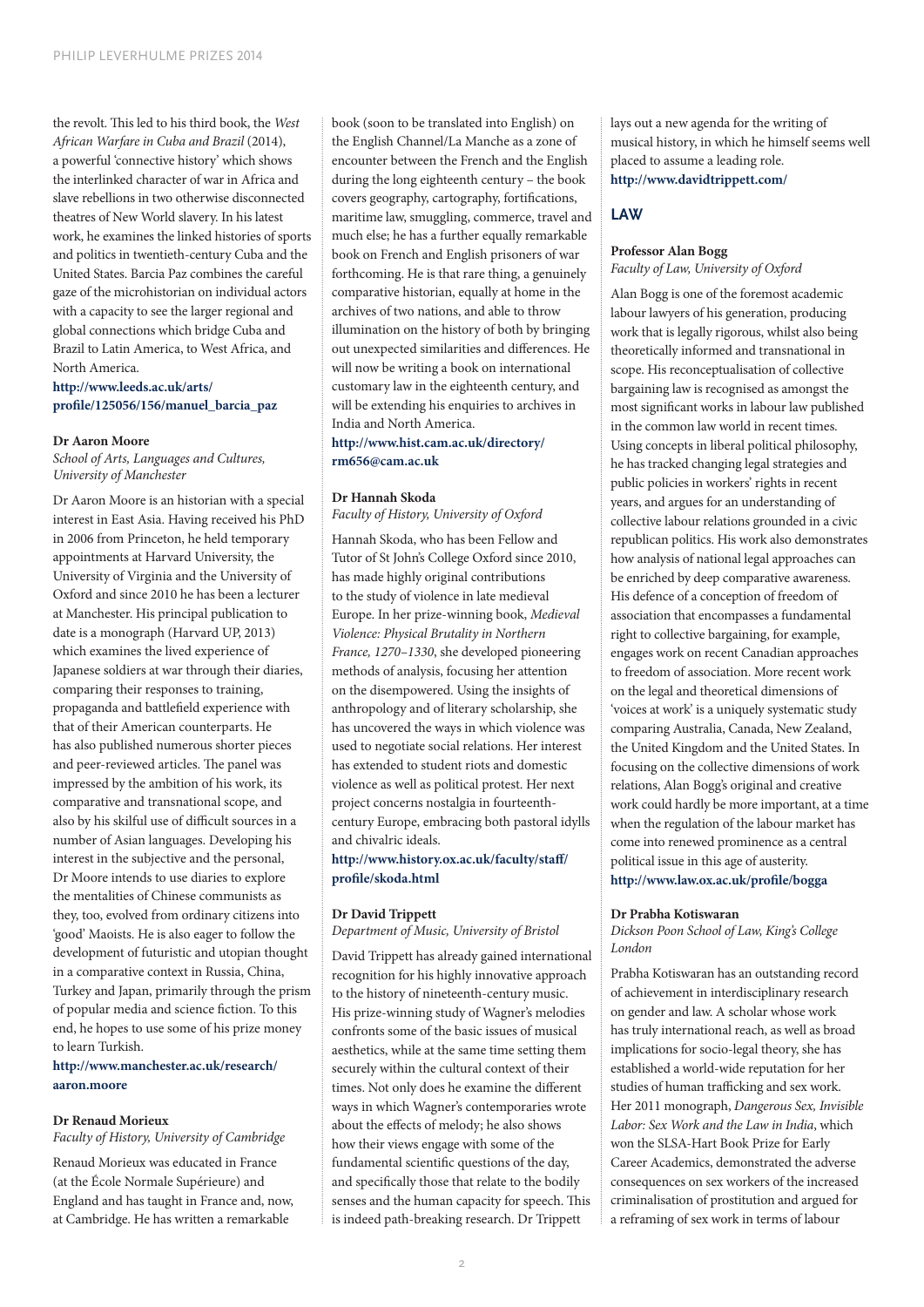instead. She will use her Leverhulme Prize to extend this research in three related directions: a monograph subjecting the law's treatment of women's labour in sex work, dancing, surrogacy and domestic work to critical examination; an edited volume evaluating the criminal justice approach of international law on human trafficking; and two books developing her collaborative work on 'governance feminism', assessing feminists' success in governance projects, particularly criminal law reform. The extension work will likely have considerable political and social significance. **[http://www.kcl.ac.uk/law/people/academic/](http://www.kcl.ac.uk/law/people/academic/pkotiswaran.aspx)**

**[pkotiswaran.aspx](http://www.kcl.ac.uk/law/people/academic/pkotiswaran.aspx)**

#### **Dr Sarah Nouwen**

*Lauterpacht Centre for International Law, University of Cambridge*

Since receiving her doctorate in 2010, Sarah Nouwen's courageous and ground breaking research into the impact of the International Criminal Court in conflict situations has established her as a leading scholar of international law. Her outstanding work combines innovative empirical insights with theoretical sophistication and legal analysis. She skilfully and effectively tests the claimed ideals of international criminal law against practice, revealing the realities of legal interventions in highly complex and sensitive environments, including conflict zones. Dr Nouwen's extensive fieldwork has so far been completed with the assistance of a string of small grants and awards. The award of the Leverhulme prize will enable her to pursue important empirical work into peace negotiations in international law. **[http://www.lcil.cam.ac.uk/people/sarah](http://www.lcil.cam.ac.uk/people/sarah-nouwen
)[nouwen](http://www.lcil.cam.ac.uk/people/sarah-nouwen
)**

#### **Professor Erika Rackley**

*Birmingham Law School, University of Birmingham*

Professor Rackley is a brilliant feminist scholar who has held two chairs even though she is only 38. It is almost ten action-packed years since she attained her doctorate but there are no signs of her slowing down – she will shortly be taking up a highly competitive British Academy mid-career fellowship. As this suggests, the candidate has clearly demonstrated significant past achievements with an international impact. Her recent monograph on *Women, Judging and the Judiciary* was awarded the 2013 Peter Birks prize – probably the most prestigious book prize for legal academics in the UK and Ireland. She was a co-investigator in the seminal ESRC Feminist Judgments project which has had a major international impact and is now being

copied in other parts of the world. Professor Rackley has also been highly influential in the judicial diversity debate in the past few years in England and Wales. Engaged and relevant, the law panel had few concerns about her future promise, considering her project proposal to have the potential to be ground-breaking in academic and policy terms, as well as challenging and ambitious.

## **[http://www.birmingham.ac.uk/schools/law/](http://www.birmingham.ac.uk/schools/law/staff/profile.aspx?ReferenceId=82745
) [staff/profile.aspx?ReferenceId=82745](http://www.birmingham.ac.uk/schools/law/staff/profile.aspx?ReferenceId=82745
)**

#### **Dr Michael Waibel**

*Lauterpacht Centre for International Law, University of Cambridge*

Michael Waibel has an outstanding portfolio of research on legal aspects of sovereign debts and defaults including a prize-winning monograph which has been highly influential in the field. His scholarship has had a major impact on perceptions of the legal framework for sovereign debt and of the viability of recourse to international fora for the settlement of sovereign debt disputes arising from emerging markets to the Eurozone. Dr Waibel's highly original work also explores potential parallels between insolvent countries and insolvent companies, analogies between standard form contracts in domestic law and model treaties, and the impact on the development of international law. He brings to his scholarship a deep understanding of the political and economic factors that shape the development of international law and the international economic system, which he combines with strong historical and comparative perspectives. **[http://www.lcil.cam.ac.uk/people/michael](http://www.lcil.cam.ac.uk/people/michael-waibel)[waibel](http://www.lcil.cam.ac.uk/people/michael-waibel)**

## **MATHEMATICS AND STATISTICS**

#### **Dr Alexandros Beskos**

*Department of Statistical Science, University College London*

Dr Alexandros Beskos is a Senior Lecturer in Statistics at University College London and one of the most promising statisticians of his generation. He works in computational statistics and is particularly interested in the theory and applications of Monte-Carlo methods. Many of his projects are linked to overcoming the 'curse of dimensionality', namely that the established methods in statistics often become ineffective in high or infinite dimensions. His work is not only highly influential in statistics, but also in applied probability and applied mathematics more generally. He is a leading expert for sampling in high-dimensional spaces and, in

collaboration with Roberts, he developed the first known exact algorithm for the sampling of diffusions. This work constitutes a major breakthrough in Markov Chain Monte Carlo methods and opened the path to exact inference for diffusions. He has also made important contributions to sequential Monte Carlo methods, showing that advanced design can lead to stable methods even in very high dimensions. This is a hot topic with important applications, for example in geophysics and fluid dynamics. More recently he started a collaboration applying modern methods of computational statistics to complex biostatistics models. He is a founding member of the Applied Probability Section of the Royal Statistical Society (RSS) and has served the section in a variety of roles.

## **[http://www.ucl.ac.uk/statistics/people/](http://www.ucl.ac.uk/statistics/people/alexandrosbeskos) [alexandrosbeskos](http://www.ucl.ac.uk/statistics/people/alexandrosbeskos)**

#### **Dr Daniel Kral**

*Mathematics Institute and Department of Computer Science, University of Warwick*

Daniel Kral is one of the top young mathematicians in the country working in the area of combinatorics. One of his major results is that the number of perfect matchings in a cubic graph is exponential: previously, even obtaining superlinear lower bounds had been a significant challenge. He has also proved interesting "removal lemmas" for systems of equations in subsets of finite fields and more general Abelian groups, and shown that a permutation of the first n integers that mixes up the ordering of a random four points with the expected frequencies must be quasirandom, and therefore for any fixed k must mix up the ordering of k points with the expected frequencies as well. These are just a few of his results, several of which, including the three just mentioned, have solved significant open problems.

## **<http://www.ucw.cz/~kral/>**

#### **Dr David Loeffler**

*Mathematics Institute, University of Warwick* and

## **Dr Sarah Zerbes**

*Department of Mathematics, University College London*

A Philip Leverhulme Prize in Mathematics and Statistics is awarded to Dr David Loeffler and Dr Sarah Zerbes for their joint work in Number Theory. Their outstanding achievement is the construction of an Euler System associated with the convolution of modular forms. Euler Systems have been viewed as particularly important since the first one was produced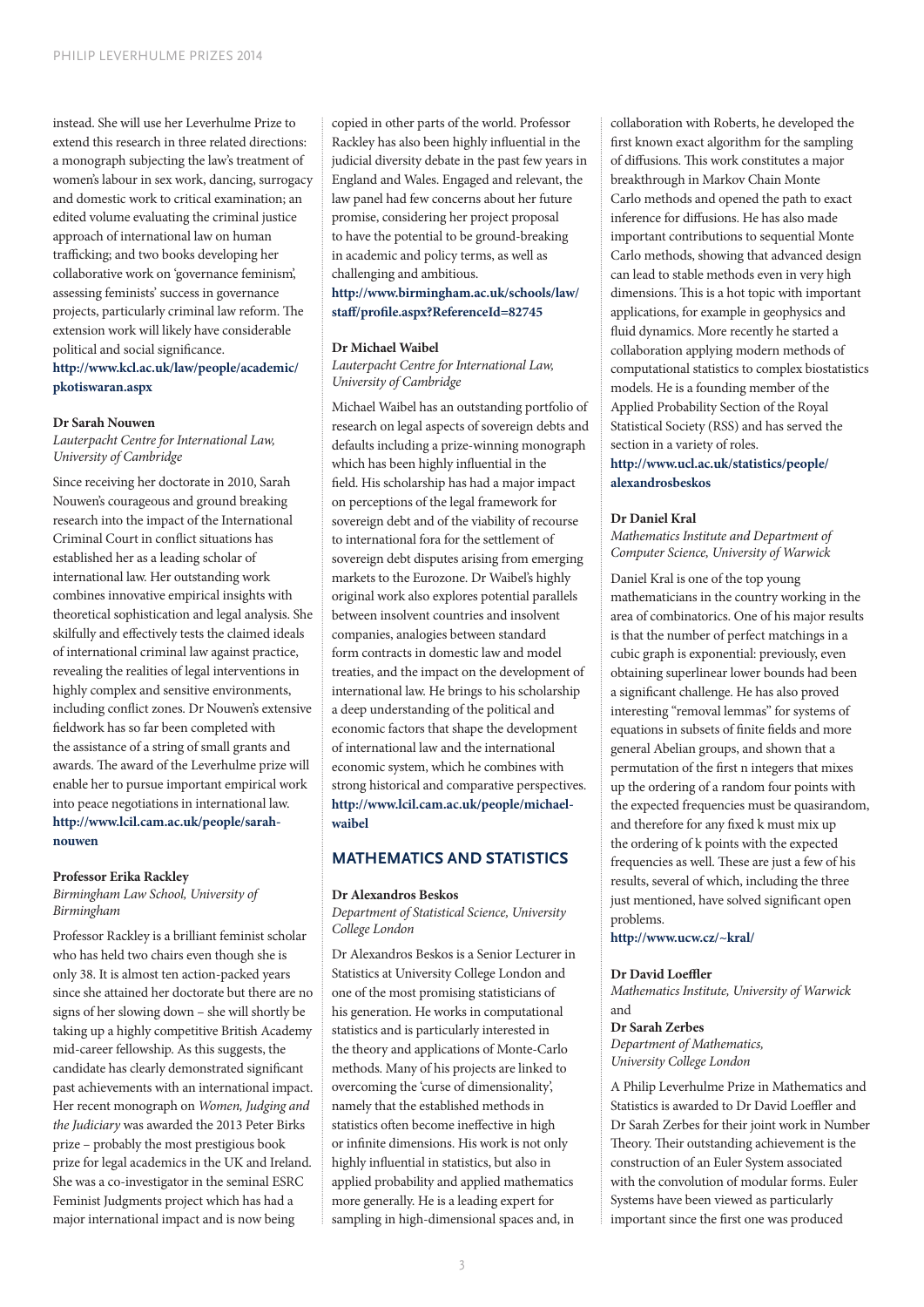by Kolyvagin and used to prove cases of the conjectures of Birch and Swinnerton-Dyer concerning the arithmetic of elliptic curves. The results of Loeffler and Zerbes have similarly impressive applications.

Since Kolyvagin's work, only a handful of new Euler systems have been found, all by extremely special methods. A particular attraction of the methods of Loeffler and Zerbes is that their approach promises to be effective in broader circumstances. **[http://www2.warwick.ac.uk/fac/sci/maths/](http://www2.warwick.ac.uk/fac/sci/maths/people/staff/david_loeffler/) [people/staff/david\\_loeffler/](http://www2.warwick.ac.uk/fac/sci/maths/people/staff/david_loeffler/) [http://www.homepages.ucl.ac.uk/~ucahsze/](http://www.homepages.ucl.ac.uk/~ucahsze/index.html) [index.html](http://www.homepages.ucl.ac.uk/~ucahsze/index.html)**

#### **Professor Richard Samworth**

*Department of Pure Mathematics and Mathematical Statistics, University of Cambridge*

Richard Samworth is awarded a Phillip Leverhulme for his broad and influential foundational and methodological contributions to many areas of Statistics, including non-parametric maximum likelihood, classification; high-dimensional penalised regression and model selection; density estimation; and the bootstrap. His seminal contributions on nonparametric classification, one of the most important and rapidly growing areas on the interface between Statistics and Machine Learning, have had a profound impact on the development of the field. He has also demonstrated outstanding leadership qualities in his activities on behalf of many of the world's leading statistical societies and journals, and his work in building up Statistics within the University of Cambridge. **<http://www.statslab.cam.ac.uk/~rjs57/>**

## **Dr Corinna Ulcigrai**

*School of Mathematics, University of Bristol*

Dr Corinna Ulcigrai has made major contributions to ergodic theory and dynamical systems and is acknowledged as one of the leaders of her generation in those fields. In particular, in a paper based on her PhD thesis she has solved an important long-standing problem on the ergodic properties of locally Hamiltonian flows on surfaces by showing that typically such flows are not mixing. With K. Fraczek she also proved an important result that surprised leading experts in nonequilibrium statistical mechanics from both mathematics and physics. This result shows that, for a broad class of billiard dynamics that includes the 100 year old Ehrenfest model describing a particle in a period array of square scatterers, the system is not ergodic in most

directions. In addition, with her collaborators, she has proved important and deep results about the ergodic properties of several important classes of dynamical systems such as interval exchange maps and Teichmüller dynamics.

**[http://www.maths.bris.ac.uk/people/profile/](http://www.maths.bris.ac.uk/people/profile/maxcu) [maxcu](http://www.maths.bris.ac.uk/people/profile/maxcu)**

## **PHILOSOPHY AND THEOLOGY**

#### **Dr Jonathan Birch**

*Department of Philosophy, Logic and Scientific Method, London School of Economics*

Evolutionary theory offers to explain cooperative social behaviour in a wide range of species. Jonathan Birch works on the conceptual foundations of a widely accepted framework for understanding co-operation, namely, W.D. Hamilton's theory of inclusive fitness. One of the very few philosophers to have studied this theory and its applications in depth, Birch is contributing to the amendment and expansion of the theory, and helping to adjudicate sharp controversies among biologists on theories of kin selection. His work is important not only to the philosophy of biology, and to a sophisticated philosophical understanding of evolutionary theory, but also to the way unnoticed conceptual differences can illuminate disagreement in natural science. He has contributed to the philosophy of language by indicating how the content of signals can be related to evolutionary dynamics, and he is embarking on a project that locates the role of prosocial emotions and normative judgement in the evolution of human social and ethical life. This work promises to develop philosophy at its boundary with current work in psychology, economics and anthropology.

## **[http://www.lse.ac.uk/philosophy/people/](http://www.lse.ac.uk/philosophy/people/birch.aspx) [birch.aspx](http://www.lse.ac.uk/philosophy/people/birch.aspx)**

## **Dr Tim Button**

#### *Faculty of Philosophy, University of Cambridge*

Tim Button has made insightful contributions to the philosophy of logic and mathematics. His work makes distinctive and impressive use of technical results and shows how these results can be used as useful tools in developing and exploring deep philosophical themes. In particular, his recent book, *The Limits and Reasons* (OUP, 2013), has reopened the debate about internal and external realism to great acclaim, a debate which has been recently ignored by the analytic tradition. He argues that we are epistemologically placed somewhere between the poles of being

radically deceived and always right, but we cannot hope to say exactly where. **<http://people.ds.cam.ac.uk/tecb2/>**

#### **Professor Ofra Magidor**

*Faculty of Philosophy, University of Oxford*

Professor Ofra Magidor has established an international reputation in philosophy by working across the fields of philosophical logic, philosophy of language, philosophy of mathematics and metaphysics. She uses the impetus of particular, and apparently narrow, philosophical questions – about category mistakes, for example, or about vagueness – to present radical reorientations of wide philosophical areas, especially by ranging across the sub-disciplines in the subject. Her 2013 book, Category Mistakes, revives an old problem in philosophy first articulated by Aristotle and exploited by Ryle in tackling the mind/body problem. Magidor's comprehensive reassessment considers the varieties of ways in which category mistakes might be explained, and concludes that such mistakes are indeed meaningful, but that they fail to fulfil conversational presuppositions: so the explanation of the phenomenon is properly given by a pragmatic account. This account of what may seem a small problem has broad and important implications, not only for the philosophy of language, but also for metaphysics. Further, Magidor has published important work on other topics – on 'semantic sovereignty' (on the relation between semantic and physical facts, or facts about use); on arbitrary reference; on strict finitism in mathematics; and on possible worlds and the restriction of epistemic transparency. She will use the award to pursue further her interests in metaphysics (on endurantism and perdurantism), in the philosophy of language and logic (on vagueness, and on conditionals); and to finish another book connecting problems in the philosophy of language with metaphysics (beginning from arbitrary reference and semantic sovereignty). **<http://users.ox.ac.uk/~ball1646/>**

#### **Dr Anna Mahtani**

#### *Department of Philosophy, Logic and Scientific Method, London School of Economics*

Anna Mahtani is a scholar specialising in formal epistemology whose work displays the depth of insight achievable by the deployment of formal techniques on traditional problems concerning probability and decision making, and also on the foundations of the so-called 'epistemicism' position on vagueness. Also characteristic of her work is an eschewal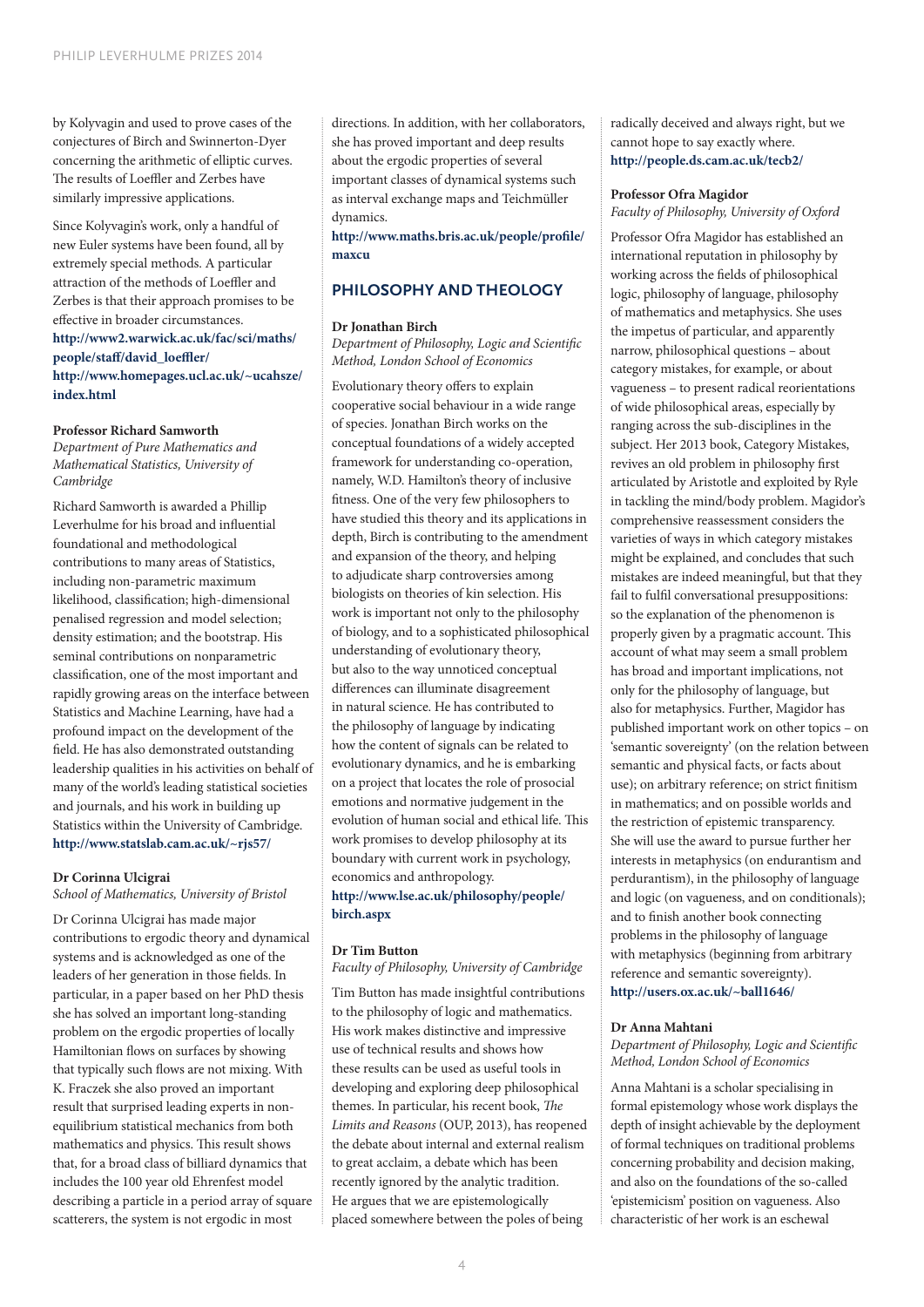of speculation in favour of well-grounded results concerning fundamental questions, not peripheral ones. Her current work on the intensionality of deference in decision making promises to be of the utmost significance. **[http://www.lse.ac.uk/philosophy/people/](http://www.lse.ac.uk/philosophy/people/mahtani.aspx) [mahtani.aspx](http://www.lse.ac.uk/philosophy/people/mahtani.aspx)**

#### **Dr Holger Zellentin**

*Department of Theology and Religious Studies, University of Nottingham*

Dr Holger Zellentin has already established himself as one of the outstanding experts on the relation of Judaism, Christianity and Islam in the formative 'late antique' period. Internationally educated at Strasbourg, Amsterdam, Jerusalem and Princeton, he is now Associate Professor in Religious Studies at the University of Nottingham. His first monograph, *Rabbinic Parodies of Jewish and Christian Literature*, re-evalutes the rabbinic movement in Roman Palestine and Sasanian Mesopotamia from the 4th to 7th centuries CE through a new analysis of the rabbis' use of satire. His second book, *The Qur'an's Legal Culture: The Didascalia Apostolorum as Point of Departure* reassesses the foundational legal principles and laws of the Qur'an by demonstrating its points of overlap and continuity with the influential Christian church-order text, the *Didascalia*. Dr Zellentin has also recently edited a large survey volume on *Heresy and Identity in Late Antiquity*. He is now working on two further monographs: one on *Ritual and Law in the Qur'an and in the Late Ancient Near East*, the other a further study of early rabbinical thought in context: *Rabbinic Rhetoric Under the Cross*. His broad intellectual goal for the future is to gain a yet fuller appreciation of the complex mutual influences of Jews, Christians and Muslims in this crucial period of development and transition.

**[http://www.nottingham.ac.uk/theology/](http://www.nottingham.ac.uk/theology/people/holger.zellentin) [people/holger.zellentin](http://www.nottingham.ac.uk/theology/people/holger.zellentin)**

## **SOCIOLOGY AND SOCIAL POLICY**

#### **Dr Lucie Cluver**

*Department of Social Policy and Intervention, University of Oxford*

Lucie Cluver conducts world leading research on the complex and extensive hazards that face AIDS-affected children. Her work has focused, for instance, on the psychological issues that AIDS-orphaned children encounter and also on how parental AIDS-illness increases child abuse and sexual risk behaviours amongst adolescent girls. These insights into the impact of AIDS on young people have led to a raft of

research papers and significant funded projects that have had important results. For example, the fact that family-focused cash transfers alone are sufficient to reduce HIV-risk behaviour amongst adolescent girls, while cash + care schemes are required to produce a similar effect amongst adolescent boys is a significant finding and one that has had important practical results. The implementation of policies based on Dr Cluver's research by governments in sub-Saharan Africa have seen 10,000 community workers trained to develop programmes for millions of AIDS-affected children in sub-Saharan Africa. The Leverhulme Prize will be used to further this work, and specifically to test the innovative integration of social welfare and abuse reduction on adolescent HIV-risk – these interventions having the potential to interrupt the negative pathways that are started by parental AIDS (increased poverty, school drop-out, mental health distress and increased transactional sexual relationships). **[https://www.spi.ox.ac.uk/people/profile/](https://www.spi.ox.ac.uk/people/profile/cluver.html) [cluver.html](https://www.spi.ox.ac.uk/people/profile/cluver.html)**

#### **Dr Hazem Kandil**

*Sociology Department, University of Cambridge*

Dr Hazem Kandil is an outstanding scholar, who broke new ground with his analysis of the Egyptian regime and the 2011 uprising, published in a 2012 monograph, Soldiers, Spies and Statesmen. He followed this with the first in-depth study of the Muslim Brotherhood and its relationship with its own members (Inside the Brotherhood, 2014). He is regarded as a scholar of international standing and a leading authority on recent political events in Egypt, who has successfully challenged consensus views by articulating a clear and comprehensively researched analysis, which has advanced understanding of the coercive state, and the longer term relationships between political, military and security institutions. Dr Kandil makes extensive use of archival research, analysis of historical documents and interviews with key figures. These enable him to support his claims and develop his novel theoretical positions. Dr Kandil's work has proved highly influential and has received extensive international attention from academia, media and government officials. His next book on Power Triangle: Military, Security and Politics in Regime Change, develops his theoretical model of the uneasy relationship between military, political, and security institutions, applying it to both Turkey and Iran. His future work will extend his interest in the military factor in social development, initially with a study of the institutional basis of American war

doctrine; and subsequently extending further his national and historical sweep with a study of conscription, focusing on case studies of Egypt and France.

**[http://www.sociology.cam.ac.uk/people/](http://www.sociology.cam.ac.uk/people/academic-staff/hkandil) [academic-staff/hkandil](http://www.sociology.cam.ac.uk/people/academic-staff/hkandil)**

#### **Dr Victoria Redclift**

*Department of Sociology, University of Surrey*

Victoria Redclift is a Lecturer in Sociology at the University of Surrey. Her methodologically and theoretically groundbreaking research is focused on new forms of political engagement in South Asia, exploring the formal and informal dimensions of practices of citizenship. Her highly topical work on the Urdu speaking community in Bangladesh at a time of transition to full citizenship brings together issues of belonging, space and rights in a context of statelessness, displacement and ongoing nation-state formation. Dr Redclift's research works within, and pushes the boundaries of contemporary scholarship on citizenship, ethnicity and postcolonial theory, particularly around ethnic relations, political process and the challenges of diverse religious identities within modern nationstates. Her monograph, published in 2013, *Statelessness and Citizenship: camps and the creation of political space*, was shortlisted for the Philip Abrams prize in 2014. Dr Redclift's new work, supported by the Philip Leverhulme Prize, builds on this important work to explore the transnational dimensions of citizenship experiences among the Bengali Muslim diaspora in Britain and the US (at a time when issues of religious identity and transnational politics are at the forefront of concern). Dr Redclift's combination of empirical exploration, theoretical interrogation and non-academic engagement promises to provide important illumination into these complex and crucial issues.

**[http://www.surrey.ac.uk/sociology/people/](http://www.surrey.ac.uk/sociology/people/victoria_redclift/) [victoria\\_redclift/](http://www.surrey.ac.uk/sociology/people/victoria_redclift/)**

#### **Dr Katherine Smith**

*School of Social and Political Science, University of Edinburgh*

Dr Katherine Smith is a Reader in Social Policy whose research into the policy and legislative developments of public health and health inequalities is of international significance. Of note are her investigations into the ways in which stakeholders from commercial, academic, and third sector organisations influence health and social policies. Her work is truly interdisciplinary and through publishing extensively in sociological, medical,